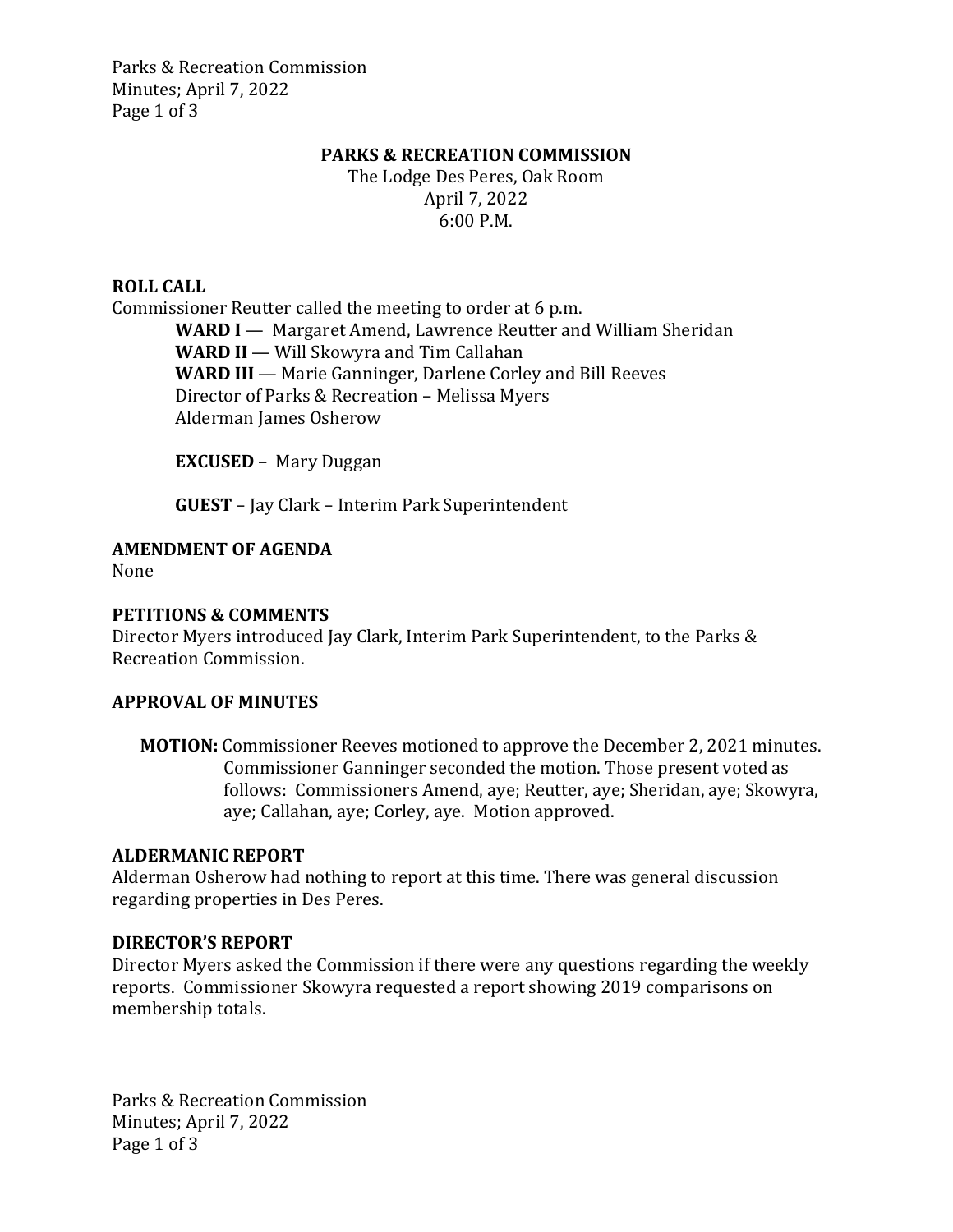Parks & Recreation Commission Minutes; April 7, 2022 Page 2 of 3

## **OLD BUSINESS**

a) Park Rules – Fires in City Parks

The change of the park rules Municipal Code Section 17.1, f) to read "Prohibition of open fires with the exception of park provided BBQ grills" was not passed by the Board of Alderman.

b) Winter Park Projects

Jay Clark provided lists of projects that have been completed as well as upcoming spring projects for the parks and horticulture staff.

- c) Lodge Custodial Staffing Director Myers reported that the full-time custodial staff positions are full.
- d) MPM Updates

MPM and the Lodge are preparing for the upcoming pool season. MPM is hiring lifeguards and there will be upcoming meetings to review safety protocols and procedures.

### **NEW BUSINESS**

a) Report Review – Attendance, memberships & financials Director Myers provided reports and reviewed with the commissioners.

Memberships continue to grow.

### **COMMISSION PARK REPORTS**

The commissioners currently have no items of concern at the parks.

### **UPCOMING SPECIAL EVENT**

- Underwater Egg Hunt April 15, 2022
- Visits from the Easter Bunny April 15, 2022
- Dog Egg Hunt April 16, 2022
- $\bullet$  Egg Hunt April 16, 2022
- Des Peres Pirates Treasure Hunt May 14, 2022
- Princess and Unicorn Tea Party May 14, 2022
- Park & Recreation Commission Meeting June 2, 2022

Parks & Recreation Commission Minutes; April 7, 2022 Page 2 of 3